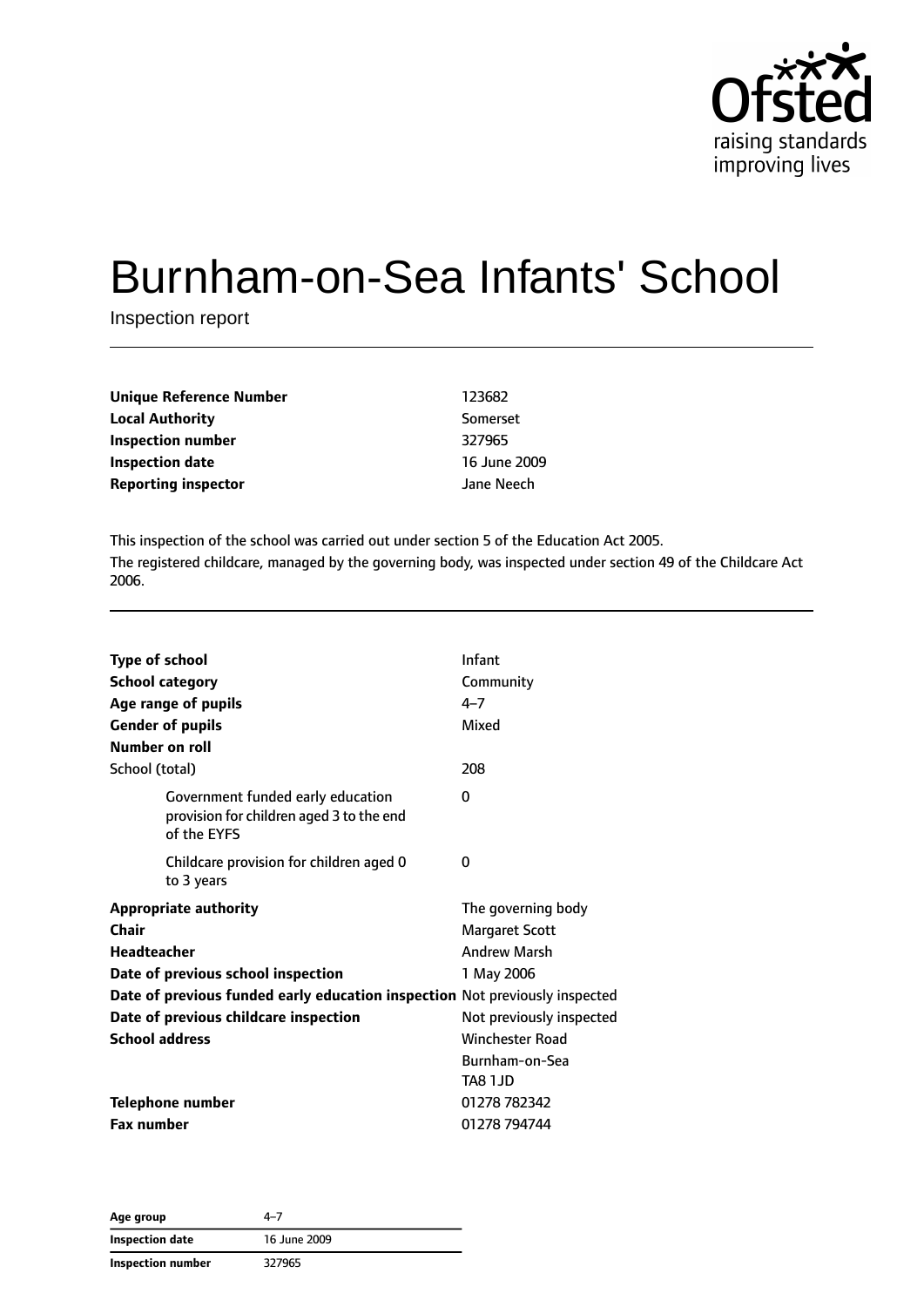.

<sup>©</sup> Crown copyright 2009

Website: www.ofsted.gov.uk

This document may be reproduced in whole or in part for non-commercial educational purposes, provided that the information quoted is reproduced without adaptation and the source and date of publication are stated.

Further copies of this report are obtainable from the school. Under the Education Act 2005, the school must provide a copy of this report free of charge to certain categories of people. A charge not exceeding the full cost of reproduction may be made for any other copies supplied.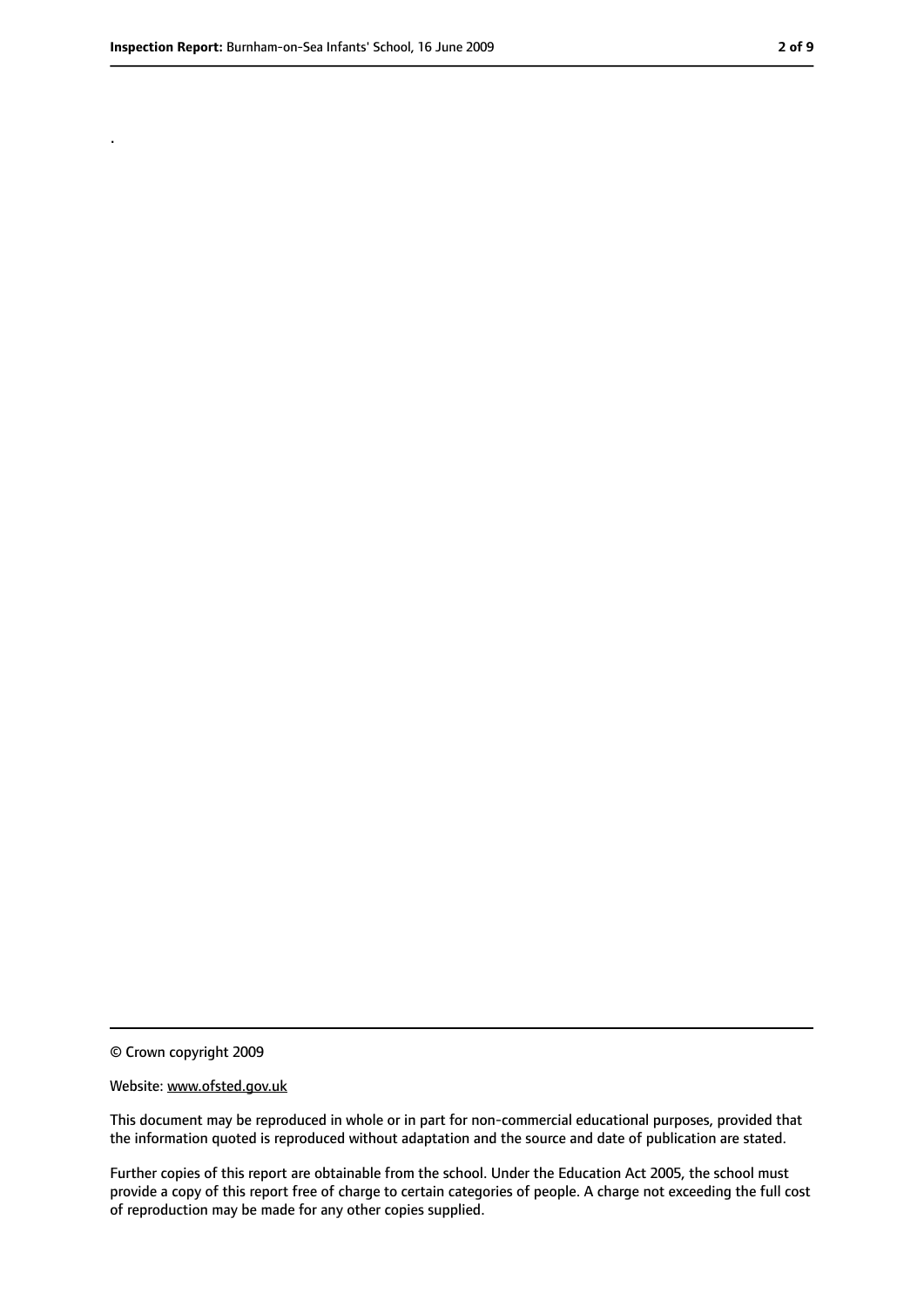# **Introduction**

The inspection was carried out by two additional inspectors and one of Her Majesty's Inspectors for quality assurance. Inspectors evaluated the overall effectiveness of the school and investigated the following issues:

- The accuracy of the school tracking data.
- How effectively the school is matching the work to the needs of individuals to ensure pupils continue to make at least good progress in reading, writing and mathematics.
- The effectiveness of assessment strategies in supporting individual pupil progress, including pupils with learning difficulties and/or disabilities, in raising achievement.
- How leaders plan for and evaluate actions, including community cohesion, to raise standards.

Evidence was gathered from the examination of school documentation and data, discussions with pupils, school staff and governors, and by observing teaching and learning and other activities. The inspectors took account of parents' views expressed in questionnaires. Other aspects of the school's work were not investigated in detail, but the inspectors found no evidence to suggest that the school's own assessments, as given in its self-evaluation, were not justified, and these have been included where appropriate in this report.

### **Description of the school**

Burnham-on-Sea Infants' School is an average sized school in a small coastal town. The school serves a socially diverse area. Pupils are mainly of White British heritage. A small number of pupils have English as a second language. The needs of pupils with learning difficulties and/or disabilities are wide ranging, with a number requiring extra help with speech and language.

### **Key for inspection grades**

| Outstanding  |
|--------------|
| Good         |
| Satisfactory |
| Inadequate   |
|              |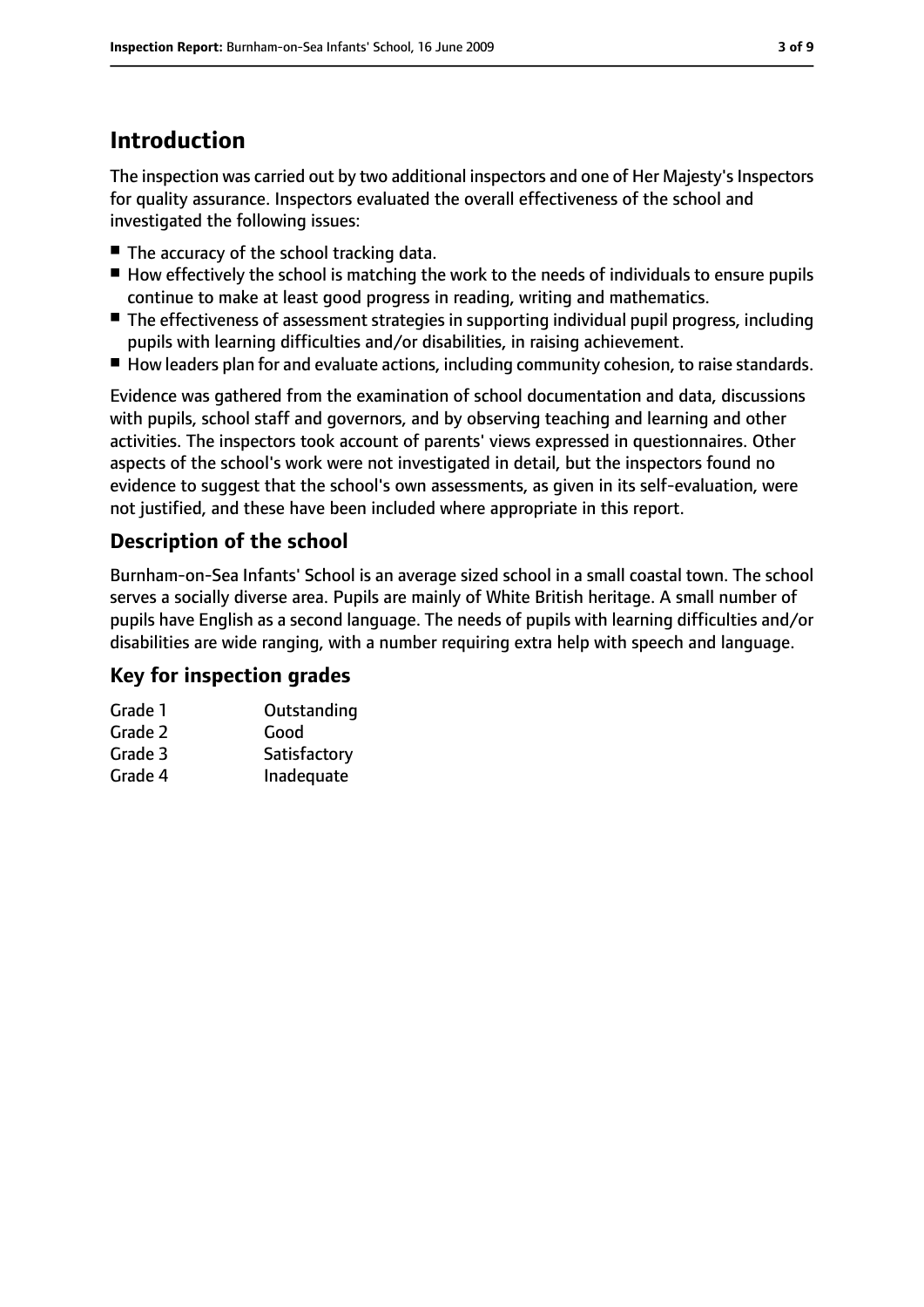## **Overall effectiveness of the school**

#### **Grade: 1**

Burnham-on-Sea Infants' School provides an outstanding education for its pupils. There is a warm and caring atmosphere. Every child is given the opportunity to flourish. As a result, pupils achieve very well in their academic work and their personal development is outstanding. Parents are hugely supportive of the school and its work. As one parent put it, 'I am thrilled with my child's academic achievements over his first year at Burnham Infants.'

Pupils make outstanding progress in their learning, including children in the Early Years Foundation Stage. Parents are well informed about their children's progress through formal and informal meetings with teachers. As each pupil movesthrough the school, detailed attention is given to tracking individual progress. This ensures every pupil progresses at a consistently good pace. However, not all staff are involved in interpreting data within their leadership roles. The school has placed high emphasis on challenging pupils. Consequently, there is a continual focus on matching the learning to the needs of the pupils and, as a result, achievement overall is outstanding. More able pupils' confidently apply their achievements in basic skills to solve problems and this is an excellent preparation for the next stage in their education. Pupils with learning difficulties and/or disabilities benefit from the very effective support they receive and make outstanding progress. An exciting project to support a small number of pupils with English as second language has enabled them to make excellent progress. National test results and school data show that by the time pupils leave in Year 2, standards are above average in reading, writing and mathematics. Provisional school data for SAT tests 2009 indicate even better performance overall this year. Able pupils thrive as a result of challenging extension opportunities and this can be seen in their high levels of performance in reading and mathematics. They attain standards that are significantly higher than the national average in writing.

Leadership and management are outstanding and have a strong impact on pupils' progress and the standards they reach. The acting headteacher is working tirelessly to provide a clear direction for the work of the school during a period of transitional change in leadership. The governors and the staff work together exceptionally well, always looking to improve and with the best interests of the pupils as central to everything they do. As one governor commented, 'We are always striving to do better.'

- The school development plan details priorities for development and the school has good plans in place to further evaluate its actions. This is a school that is always learning and keen to share its learning with other professionals. A notable example of this is staff leading innovative work as a result of the Forest School Project. Governors are regularly in school and have an in-depth understanding of how well the school is doing. They are proactive in supporting professional development opportunities for staff, such as the appointment of two acting deputy headteachers which has resulted in a strong leadership team. The school has taken effective steps since the last inspection and the capacity to improve further is outstanding. Consistently good teaching is a feature throughout the school. Lessons are prepared thoroughly to meet the needs of every pupil. Teachers skilfully pitch learning activities at the right levels so all pupils can succeed. Pupils, therefore, are keen to learn because there is an overwhelming sense of value for each child. Relationships between adults and pupils are excellent, evidenced by the humorous and yet respectful comment made by one pupil who said, 'When I have finished my work, am I let off the hook
- ' Behaviour in lessons is exemplary and pupils work very well with each other. Older pupils are given opportunities to discuss and make group decisions. This they do confidently without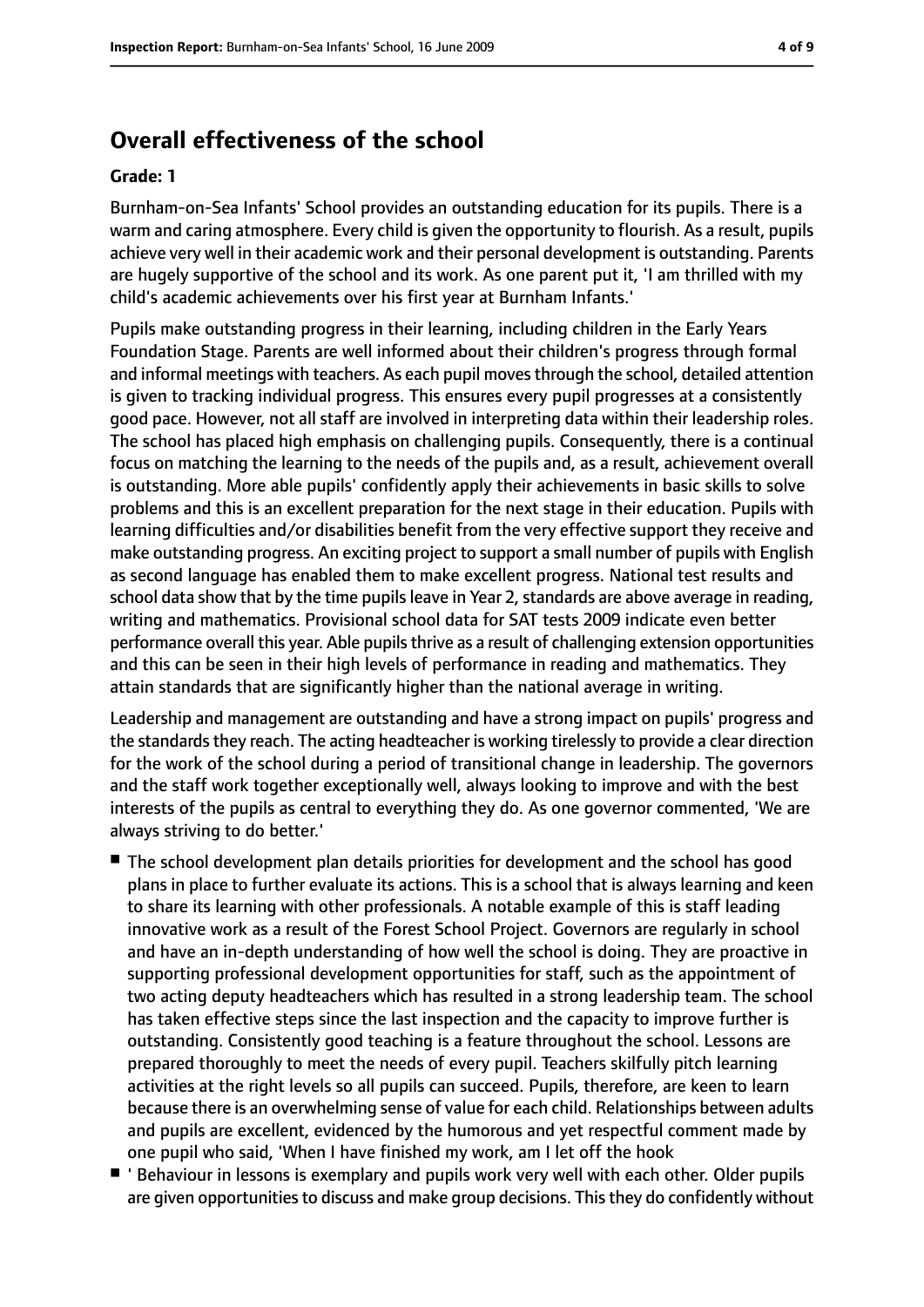exception. Teachers challenge pupils with skilful questioning and praising effort when deserved. Support staff make a valuable contribution to pupils' learning. However, there are at times missed opportunities to deploy support staff effectively to support pupils' learning. The school is aware of this and has good plans in place to address this. The good curriculum is enriched by a wide range of exciting activities and opportunities which lead to high levels of enjoyment from pupils. Enrichment activities are varied and much enjoyed by pupils. Opportunities for community work are enjoyed by pupils and develop their skills and confidence to a high degree, such as the contribution made by the Eco Team in leading on environmental issues. Links with other providers and professionals are very strong. The work the school is leading on community work through the 0–7 project is an example of exemplary practice. The school's contribution to community cohesion is good in most respects. The school has appropriate plans in place to extend its work further through developing the international and cultural aspects of the curriculum. The school is a lively, happy place where all adults have built a learning culture in which pupil thrive because learning is active, exciting and fun. Whilst satisfactory, the school is taking every step possible to improve attendance. The robust system now in place to monitor absence and lateness has resulted in good improvements to attendance since the last inspection. Procedures for keeping pupils safe are rigorous, meeting national guidelines, including safe use of the Internet. Risk assessments for activities are thorough and a high priority. Pastoral care for pupils is outstanding and pupils report they feel very safe in school. The daily early morning whole-school 'Wake and Shake' is much enjoyed by pupils and reflects the very good attention paid to pupils being healthy. Lunchtime is a purposeful social event where pupils chat easily to one another. Nearly half of all pupils choose to have a hot meal at lunchtime and as a result the school has noted improved concentration from pupils in the afternoon.

#### **Effectiveness of the Early Years Foundation Stage**

#### **Grade: 1**

Children start school in Reception with levels of ability below those expected for their age. They make outstanding progress in their learning in all areas during their first year at school. More able children are well catered for and develop as enthusiastic learners. All children settle confidently into school as a result of the excellent Transition Project led by the school involving pre-school providers and parents. This enables teachers to plan learning experiences which meet children's individual needs. Their enjoyment of school can be seen in the way they are fully engrossed in learning activities. Adults plan well for the Reception-aged children in the mixed-age class so that they have equal access to the Early Years Foundation Stage curriculum as their peers in Reception classes. Children experience a good balance of activities between deciding on their own learning and adult-led activities. There is much opportunity for learning and playing outside, with the Forest School environment adding great value and excitement to children's learning. Adult-led activities challenge children such as the doubling of numbers game and this contributes to the outstanding progress children make. All adults work seamlessly as a team and make regular assessments of children's progress which informs teachers' planning and information for parents. The leadership of the Early Years Foundation Stage is outstanding and is a major factor in the excellent provision enjoyed by the children.

#### **What the school should do to improve further**

■ Provide further opportunities for staff to be involved in analysing pupil progress data, deciding on and evaluating actions as a result.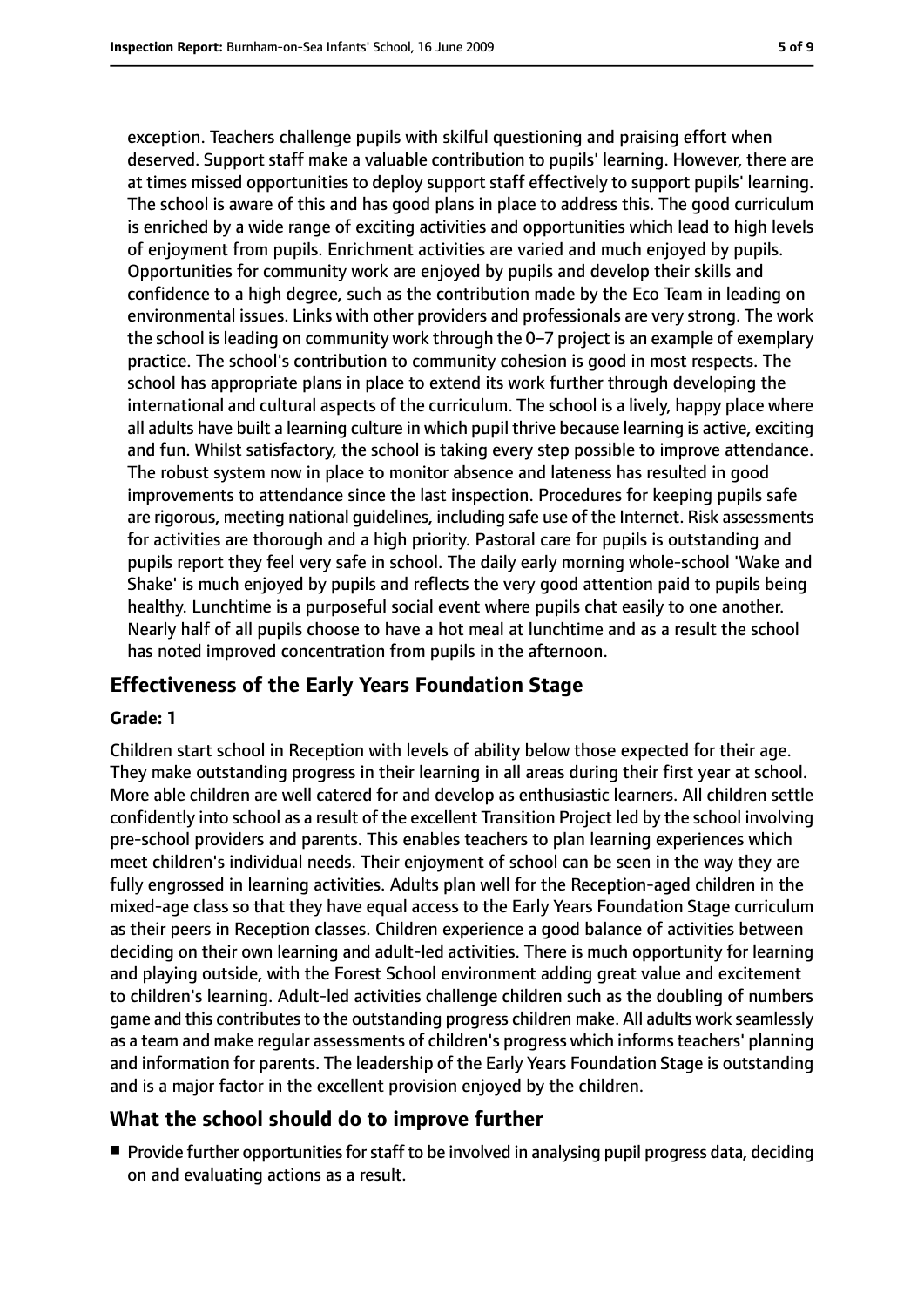**Any complaints about the inspection or the report should be made following the procedures set out in the guidance 'Complaints about school inspection', which is available from Ofsted's website: www.ofsted.gov.uk.**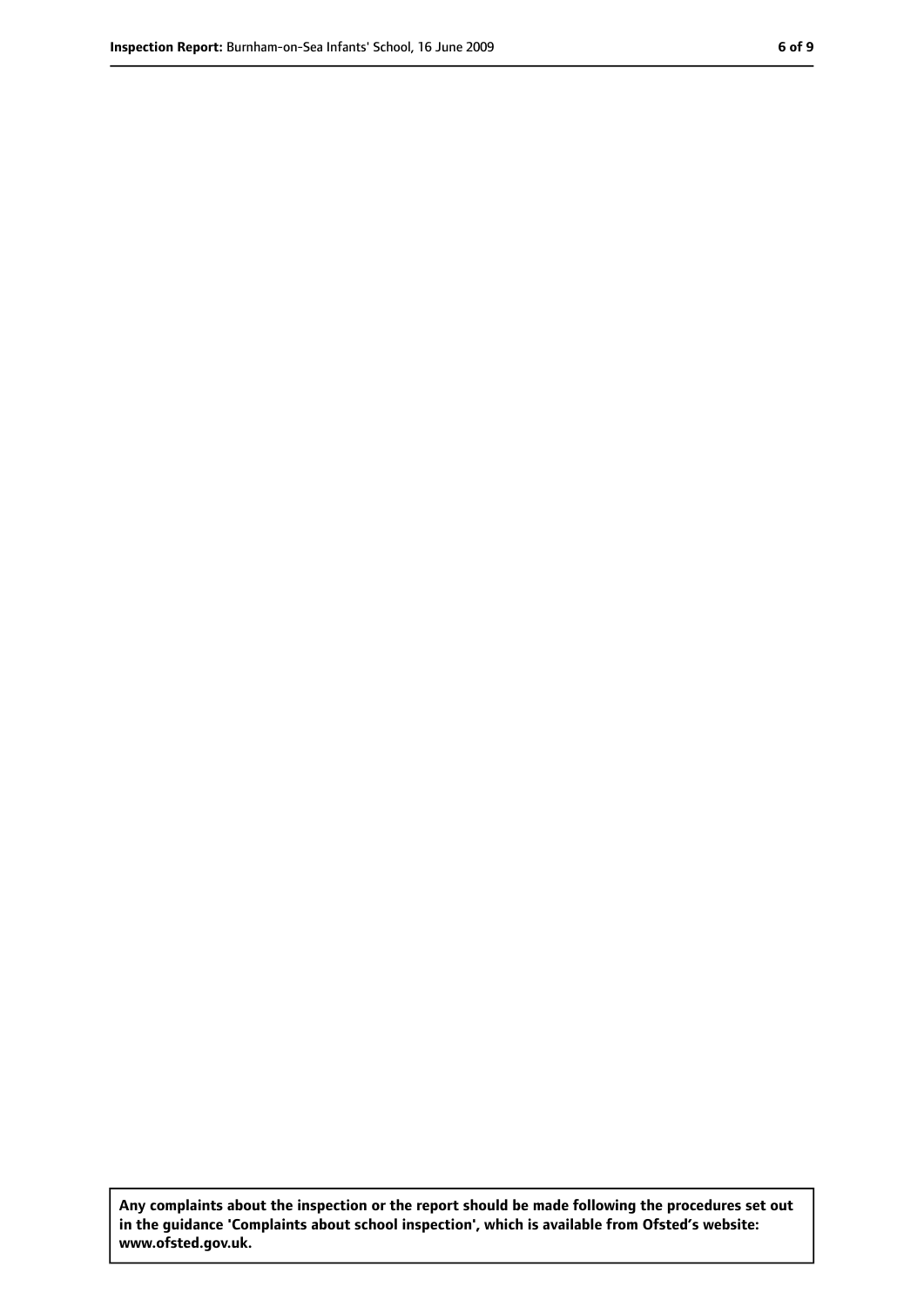# **Inspection judgements**

| Key to judgements: grade 1 is outstanding, grade 2 good, grade 3 satisfactory, and | <b>School</b>  |
|------------------------------------------------------------------------------------|----------------|
| arade 4 inadequate                                                                 | <b>Overall</b> |

#### **Overall effectiveness**

| How effective, efficient and inclusive is the provision of<br>education, integrated care and any extended services in meeting the<br>needs of learners? |     |
|---------------------------------------------------------------------------------------------------------------------------------------------------------|-----|
| Effective steps have been taken to promote improvement since the last<br>inspection                                                                     | Yes |
| How well does the school work in partnership with others to promote learners'<br>well being?                                                            |     |
| The capacity to make any necessary improvements                                                                                                         |     |

# **Effectiveness of the Early Years Foundation Stage**

| How effective is the provision in meeting the needs of children in the<br>l EYFS?            |  |
|----------------------------------------------------------------------------------------------|--|
| How well do children in the EYFS achieve?                                                    |  |
| How good are the overall personal development and well-being of the children<br>in the EYFS? |  |
| How effectively are children in the EYFS helped to learn and develop?                        |  |
| How effectively is the welfare of children in the EYFS promoted?                             |  |
| How effectively is provision in the EYFS led and managed?                                    |  |

### **Achievement and standards**

| How well do learners achieve?                                                               |  |
|---------------------------------------------------------------------------------------------|--|
| The standards <sup>1</sup> reached by learners                                              |  |
| $\mid$ How well learners make progress, taking account of any significant variations $\mid$ |  |
| between groups of learners                                                                  |  |
| How well learners with learning difficulties and/or disabilities make progress              |  |

<sup>&</sup>lt;sup>1</sup>Grade 1 - Exceptionally and consistently high; Grade 2 - Generally above average with none significantly below average; Grade 3 - Broadly average to below average; Grade 4 - Exceptionally low.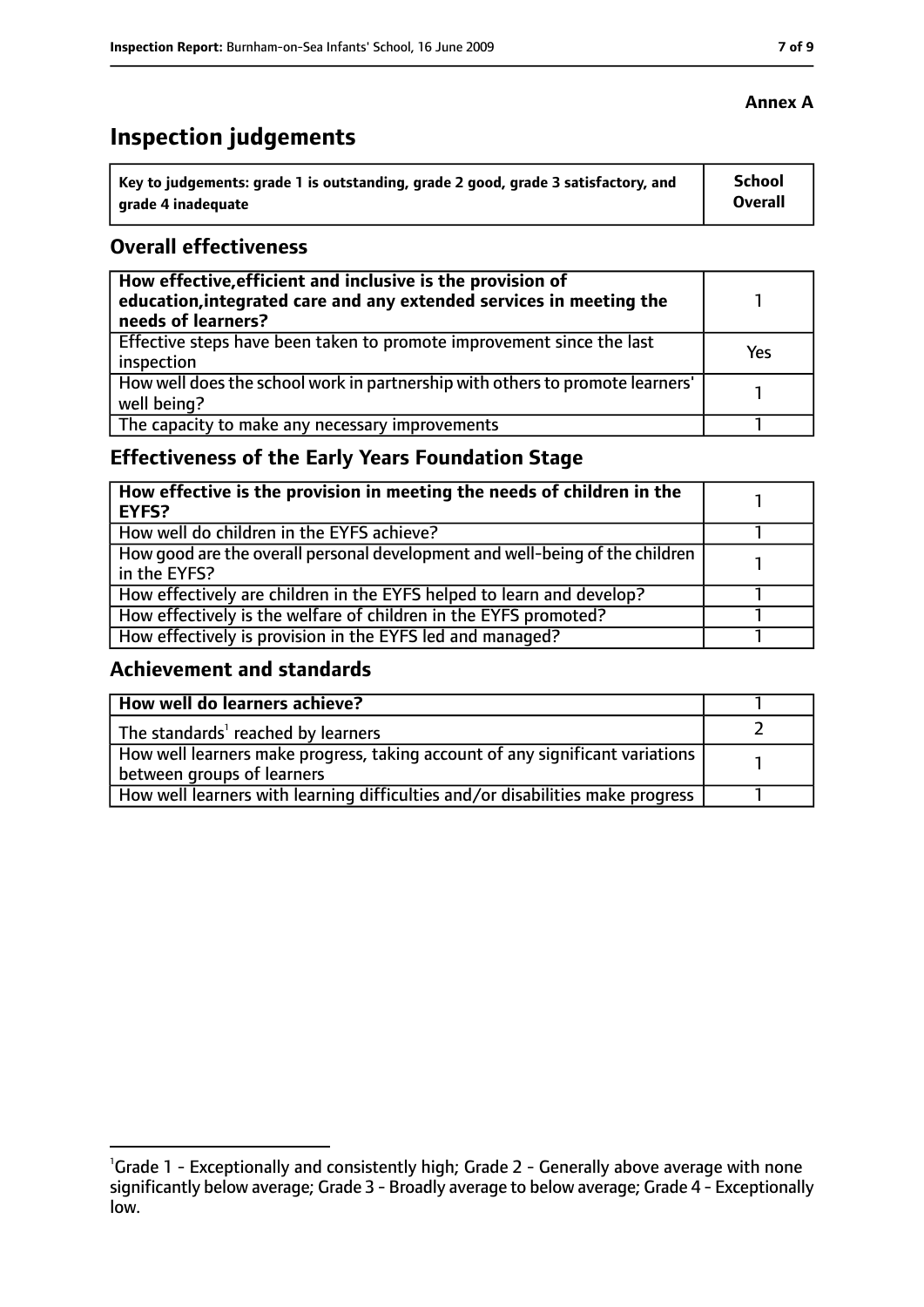# **Personal development and well-being**

| How good are the overall personal development and well-being of the<br>learners?                                 |  |
|------------------------------------------------------------------------------------------------------------------|--|
| The extent of learners' spiritual, moral, social and cultural development                                        |  |
| The extent to which learners adopt healthy lifestyles                                                            |  |
| The extent to which learners adopt safe practices                                                                |  |
| The extent to which learners enjoy their education                                                               |  |
| The attendance of learners                                                                                       |  |
| The behaviour of learners                                                                                        |  |
| The extent to which learners make a positive contribution to the community                                       |  |
| How well learners develop workplace and other skills that will contribute to<br>their future economic well-being |  |

# **The quality of provision**

| How effective are teaching and learning in meeting the full range of<br>learners' needs?              |  |
|-------------------------------------------------------------------------------------------------------|--|
| How well do the curriculum and other activities meet the range of needs and<br>interests of learners? |  |
| How well are learners cared for, quided and supported?                                                |  |

# **Leadership and management**

| How effective are leadership and management in raising achievement<br>and supporting all learners?                                              |     |
|-------------------------------------------------------------------------------------------------------------------------------------------------|-----|
| How effectively leaders and managers at all levels set clear direction leading<br>to improvement and promote high quality of care and education |     |
| How effectively leaders and managers use challenging targets to raise standards                                                                 |     |
| The effectiveness of the school's self-evaluation                                                                                               |     |
| How well equality of opportunity is promoted and discrimination eliminated                                                                      |     |
| How well does the school contribute to community cohesion?                                                                                      |     |
| How effectively and efficiently resources, including staff, are deployed to<br>achieve value for money                                          |     |
| The extent to which governors and other supervisory boards discharge their<br>responsibilities                                                  |     |
| Do procedures for safequarding learners meet current government<br>requirements?                                                                | Yes |
| Does this school require special measures?                                                                                                      | No  |
| Does this school require a notice to improve?                                                                                                   | No  |